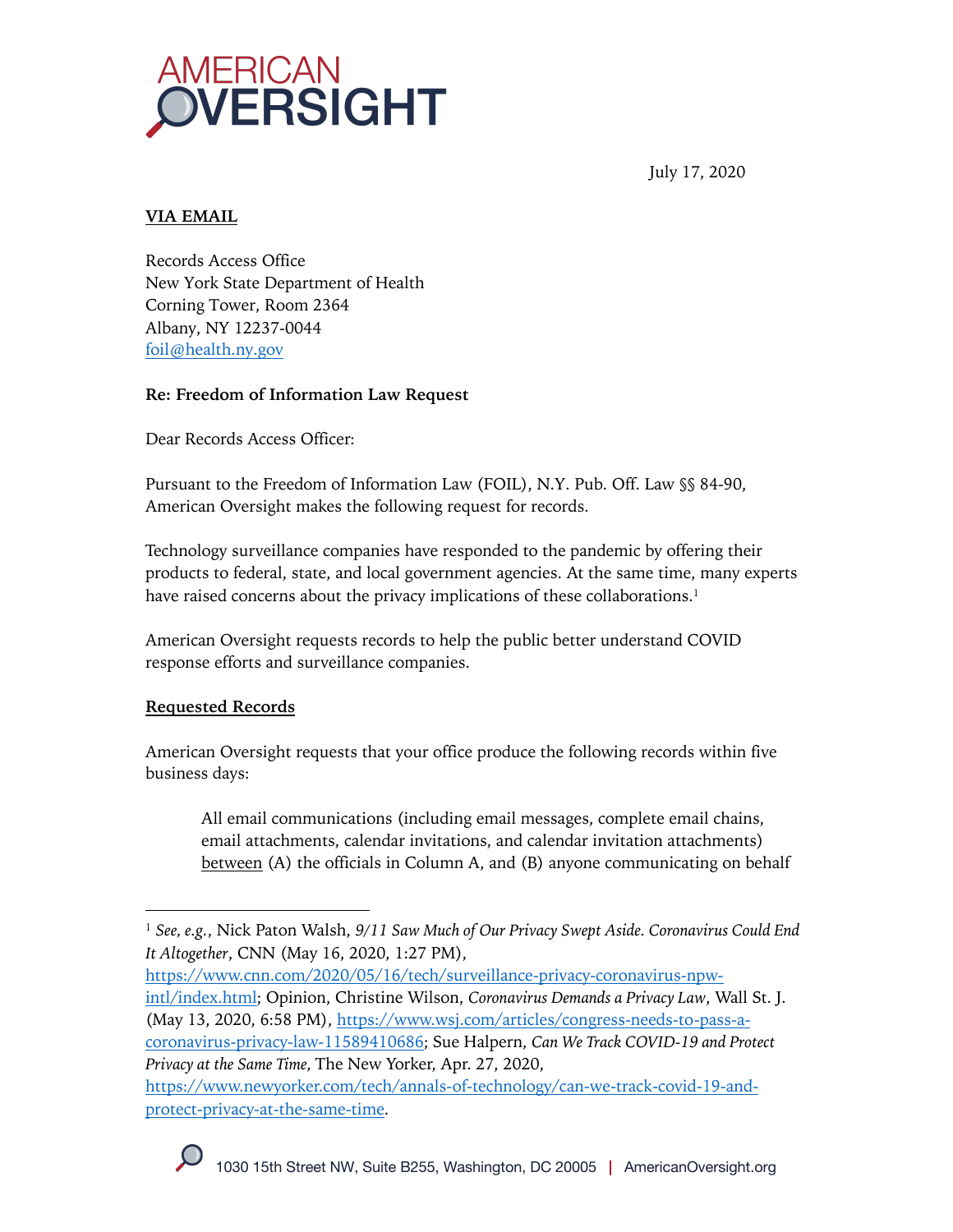of the entities listed in Column B, including, but not limited to, anyone communicating with an email address ending in the domain(s) provided.

| <b>Column A: Government Officials</b> |                                   | <b>Column B: Companies</b> |                             |
|---------------------------------------|-----------------------------------|----------------------------|-----------------------------|
| i.                                    | Commissioner Howard Zucker        | i.                         | Palantir Technologies       |
| $\overline{\mathbf{u}}$ .             | <b>Executive Deputy</b>           |                            | (@palantir.com or           |
|                                       | <b>Commissioner Sally Dreslin</b> |                            | @palantirtech.com)          |
| iii.                                  | Chief of Staff Danielle Greene    | ii.                        | Clearview AI, Inc.          |
| iv.                                   | Chief Health Information          |                            | (@clearview.ai)             |
|                                       | officer Mahesh Nattanmai          | iii.                       | Vantiq (@vantiq.com)        |
|                                       |                                   | iv.                        | Camber Systems (@cornea.is) |
|                                       |                                   | V.                         | NSO (@nsogroup.com)         |
|                                       |                                   | vi.                        | <b>AiRISTA Flow</b>         |
|                                       |                                   |                            | (Qairistaflow.com)          |
|                                       |                                   | vii.                       | SuperCom (@supercom.com)    |
|                                       |                                   |                            |                             |
|                                       |                                   |                            |                             |

Please provide all responsive records from March 15, 2020, to the date of the search.

We understand that your office's capacity may be impacted by the COVID-19 outbreak and response efforts. Should that be the case, we would be happy to discuss potential streamlining or narrowing of our request, reasonable delays in processing this request, or other accommodations. Please feel free to contact us at the telephone number listed in the final paragraph of this letter; we look forward to working with you.

## **Fee Waiver Request**

American Oversight requests that your agency consider waiving any fees associated with processing this request for records pursuant to 21 NYCRR § 1401.8(g). American Oversight is a  $501(c)(3)$  nonprofit with the mission to promote transparency in government, to educate the public about government activities, and to ensure the accountability of government officials. American Oversight uses the information gathered, and its analysis of it, to educate the public through reports, press releases, or other media. American Oversight also makes materials it gathers available on its public website and promotes their availability on social media platforms, such as Facebook and Twitter.2

<sup>&</sup>lt;sup>2</sup>American Oversight currently has approximately 15,600 page likes on Facebook and 104,000 followers on Twitter. American Oversight, Facebook,

https://www.facebook.com/weareoversight/ (last visited June 30, 2020); American Oversight (@weareoversight), Twitter, https://twitter.com/weareoversight (last visited June 30, 2020).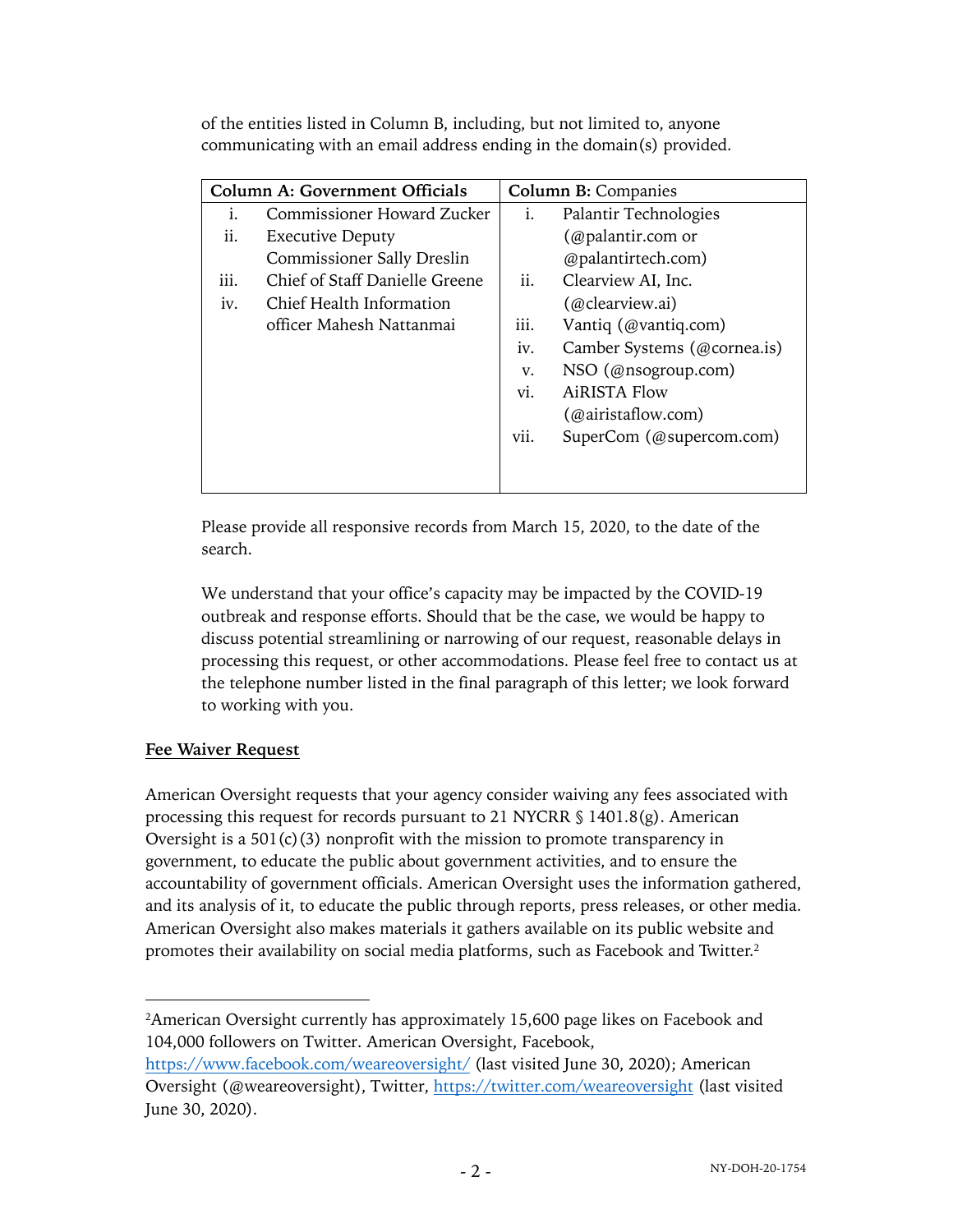The public has a significant interest in how the New York State government has responded to the coronavirus pandemic, and specifically whether government agencies are considering using software from surveillance companies. This issue is a subject of substantial public interest in New York, and broadly across the nation. Many people, including New Yorkers, are concerned about the government using digital contact tracing and the consequences of the state having that much access to their private information.3 Records with the potential to shed light on this issue would contribute significantly to public understanding of operations of the New York state government, including what privacy and security protections are in place while using surveillance software.

To the extent your agency anticipates charging any fees in connection with this request for records, American Oversight requests that you inform us in advance of doing so.

#### **Guidance Regarding the Search & Processing of Requested Records**

In connection with its request for records, American Oversight provides the following guidance regarding the scope of the records sought and the search and processing of records:

- Please search all locations and systems likely to have responsive records, regardless of format, medium, or physical characteristics.
- § Our request for records includes all prior messages sent or received in that email chain, as well as any attachments to the email.
- § Please search all relevant records or systems containing records regarding agency business. Do not exclude records regarding agency business contained in files, email accounts, or devices in the personal custody of your officials, such as personal email accounts or text messages.
- In the event some portions of the requested records are properly exempt from disclosure, please disclose any reasonably segregable non-exempt portions of the requested records. If a request is denied in whole, please state specifically why it is not reasonable to segregate portions of the record for release.
- Please take appropriate steps to ensure that records responsive to this request are not deleted by the agency before the completion of processing for this request. If records potentially responsive to this request are likely to be located on systems where they are subject to potential deletion, including on a scheduled basis, please

<sup>3</sup> Matt Richtel, *Contact Tracing with Your Phone: It's Easier but There Are Tradeoffs*., NY. Times (June 3, 2020), https://www.nytimes.com/2020/06/03/health/coronaviruscontact-tracing-apps.html.